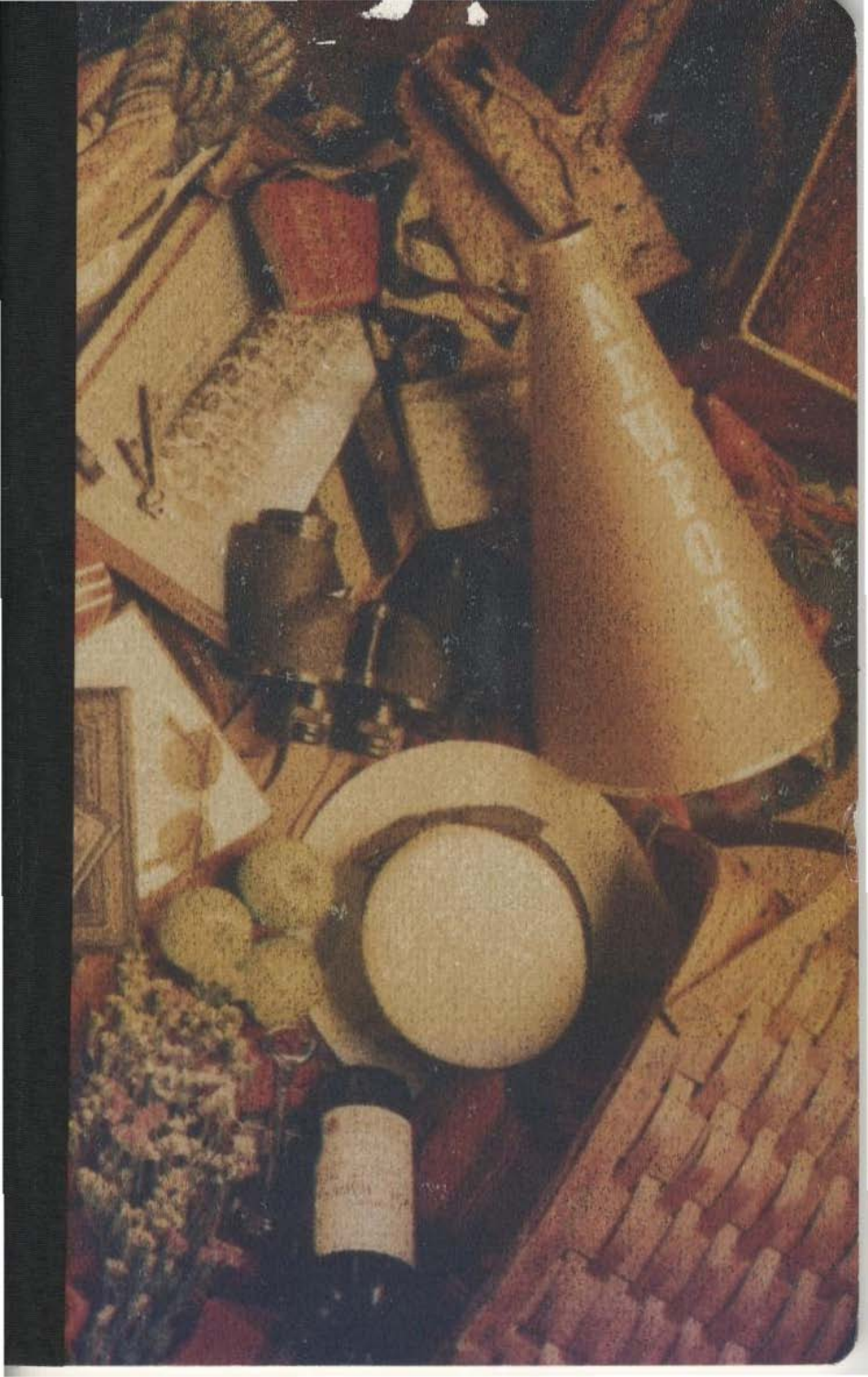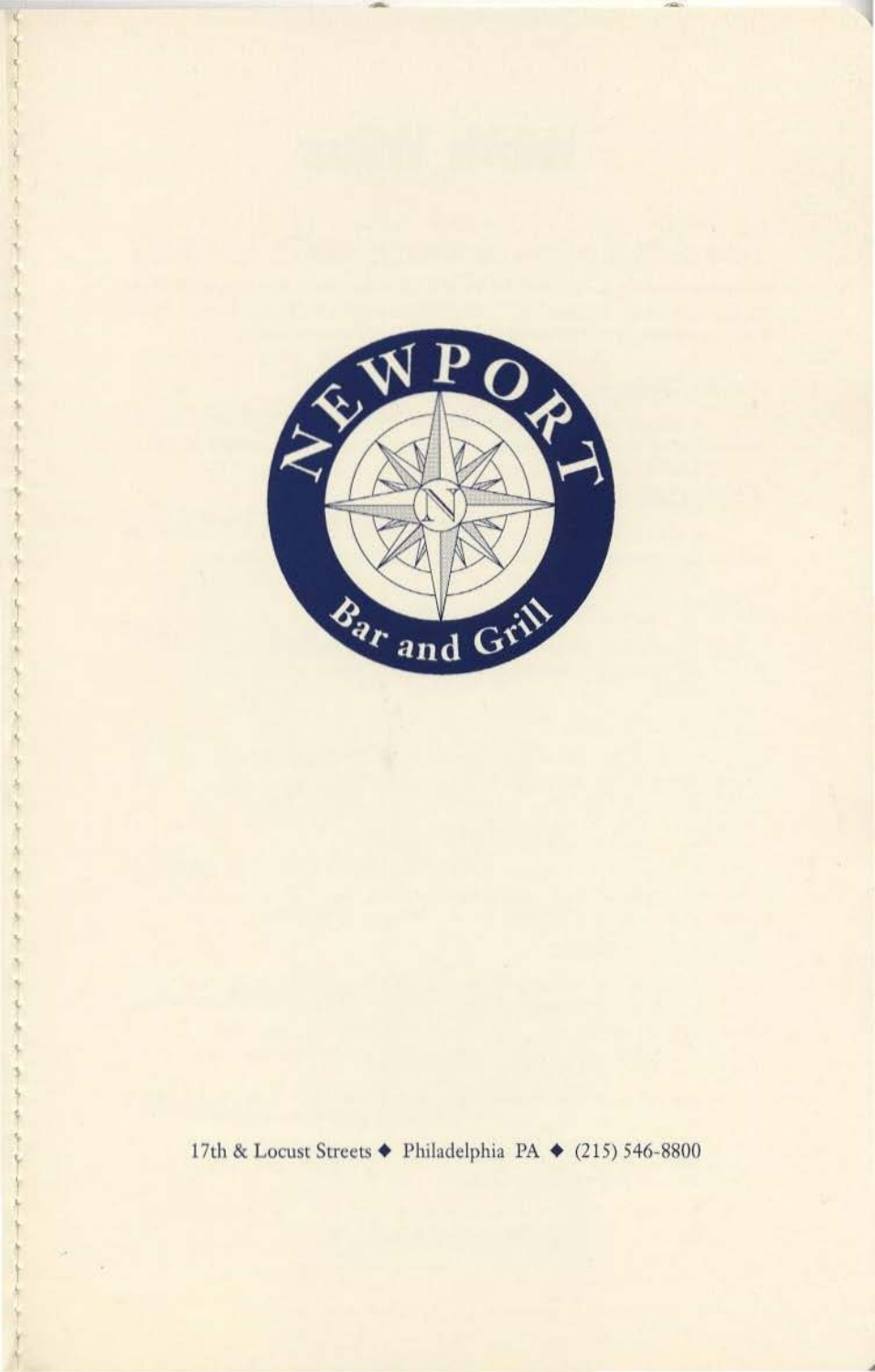

,

• • •

• ,

•

, •

• •

•

• I

! , ,

### Chardonnay, Beaulieu Vineyards

An excellent introduction to Chardonnay. Fresh and delicious fruity flavors of apple and peach combine with light oak flavors while providing a round smooth finish. \$21. Glass, \$5.00.

#### Chardonnay, Lindemans Bin 65

A powerful wine from Australia. Packed with oak and buttery flavors which complement its crispy fruit taste. \$20. Glass, \$5.00.

#### Chardonnay, Les Charmes

A well balanced wine from France that is full bodied, with rich Chardonnay fruit. \$22. Glass, \$5.25.

### Chenin Blanc, Château Ste. Michelle

Bold fruity aromas and honey-like flavors combined with a medium dry finish. \$15. Glass, \$4.00.

### Pouilly Fuisée, Clos Reissier

Fresh clean and crisp with hints of melon, citrus, and spice. \$28. Glass. \$6.25.

# "1725" Bordeaux, Blanc, B&G

A dry medium bodied French white loaded with citrus, melon and pineapple flavors. \$20. Glass. \$4.75.

### *Orvieto.* Anlinori

A refreshing medium bodied Italian everyday wine which is clean and crisp. \$21. Glass \$5.00.

# Gavi Principessa, Villa Banti

A fresh, crisp wine with light citrus and fruit flavors. All tightly wrapped to provide plenty of balance. \$23. Glass, \$5.25.

# White Zinfandel, Gallo

A simple, well balanced wine with a soft fruity flavor and a generous bouquet. \$15. Glass, \$4 .00.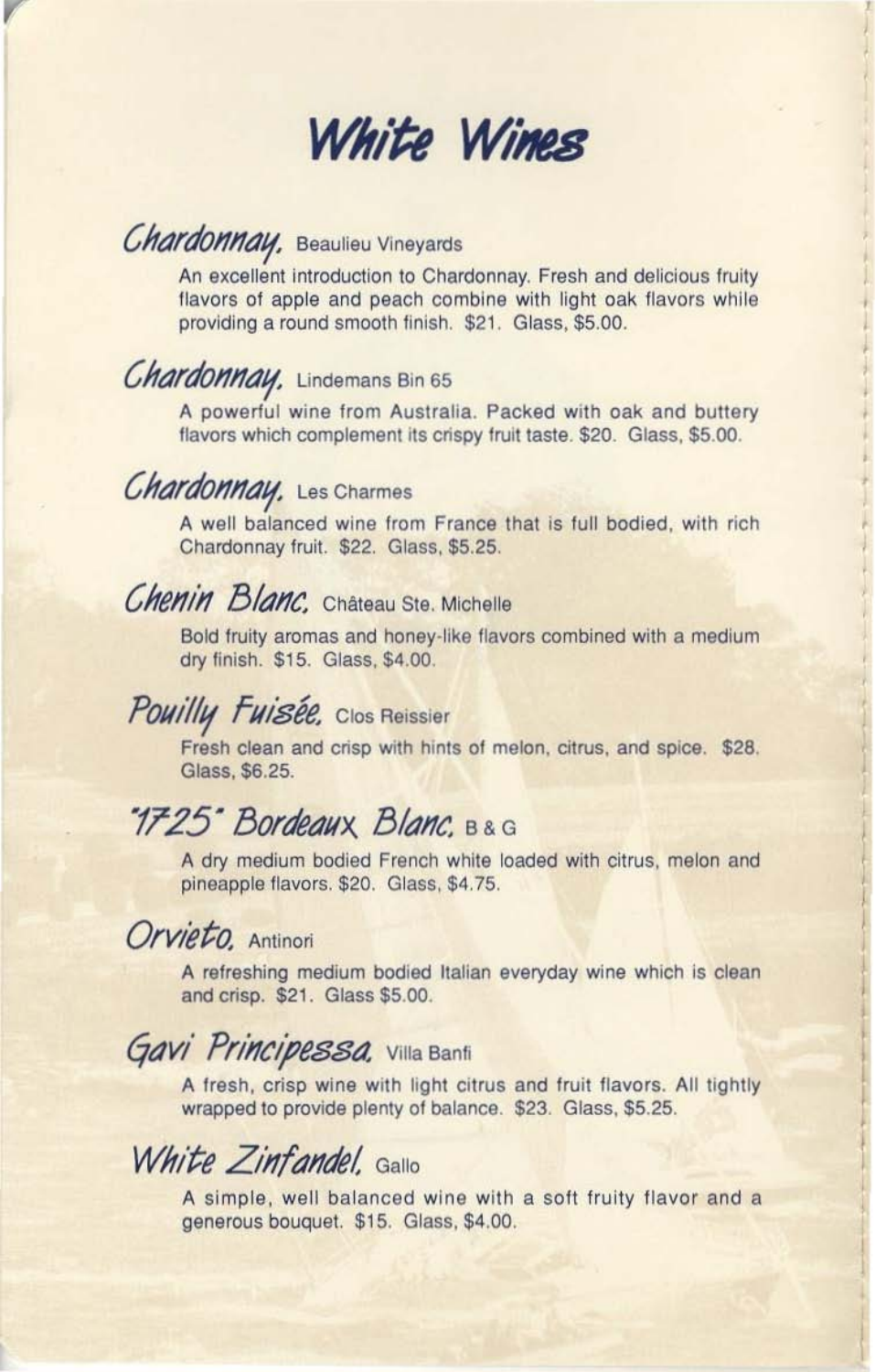

## Cabernet Sauvignon, Benziger

Winemaker Mike 8enziger. of Glen Ellen, has turned his attention to producing an estate wine that competes with the majors. Intense berry-like flavors are balanced by a rich full body to produce a silky smooth cabernet. \$26. Glass, \$5.75.

# Cabernet Sauvignon, Beaulieu Vineyards

A Cabernet loaded with berry and fruit aromas. It is medium bodied with oakey flavors blending well with fruit. \$21. Glass, \$5.00.

# Cabernet Sauvignon, Sterling

A robust California wine with an intense berry aroma, full bodied and richly flavored. \$26. Glass, \$5.75.

## *Mer/ot.* Clos du Bois

 $\ddot{\phantom{a}}$ 

• • ,

•  $\ddot{\phantom{a}}$ 

•  $\frac{1}{2}$  $\sum_{i=1}^{n}$ 

•  $\sum_{i=1}^{n}$ 

,

•

I

!

 $\mathbf{I}$ 

 $\mathbb{I}$ 

 $\ddot{\phantom{a}}$ 

Very soft and smooth with lively black cherry and vanilla flavors. \$26. Glass, \$5.75

#### *Shiraz*, Brown Brothers

A tasty wine from Australia that is moderately rich with plenty of fruit and spice which develop through the finish. \$20. Glass, \$4.75.

# *Chianti*, Borghi D'Elsa

A Tuscan wine well known for its quality and value. It possesses a smooth blend of herbs with hints of strawberry flavors. \$15. Glass, \$4,00,

# Châteauneuf du Pape, B&G

A rich and ripe wine with a variety of berries and aromas which hold their flavor through the finish. \$24. Glass, \$5.75.

## Beaujolais, Château de la Chaize

A lovely everyday French wine with medium body and a fresh fruity taste. \$22. Glass, \$5.25,

,



Please ask your server for our supplementary wine list.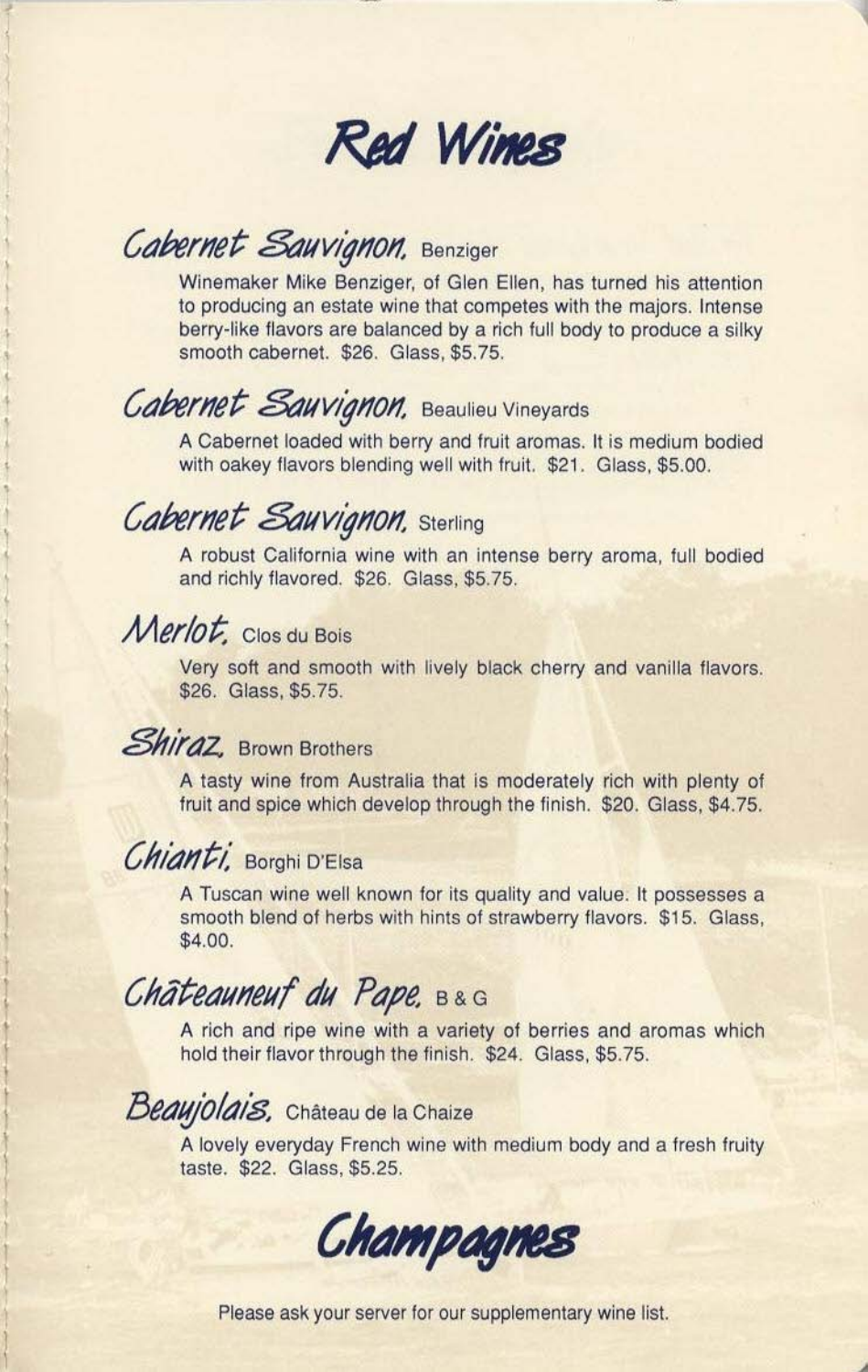**Al'petiZll'B** 

# Grilled Vegetable Antipasto

Seasonal fresh grilled vegetables brushed with virgin olive oil, garlic, and herbs. \$4.75.

#### Calamari

*r* 

Served Sicilian style. Batter dipped and sautéed with lemon, olive oil and spicy cherry peppers. \$4.25.

## Shrimp Cocktail

Jumbo shrimp marinated in fresh lime juice and tequila. Served with classic cocktail sauce. \$6.50.

# Asian Potstickers

Wontons stuffed with Chinese cabbage, roasted duck, fresh ginger, and oriental spices. Served with duck sauce and hot oriental mustard. \$4.50.

### California Salmon Wraps

A combination of smoked salmon, avocado, rice and red pepper wrapped in Japanese nori. Served with fresh pickled ginger and wasabe. \$5.SO.

## Bruschetta

Marinated fresh tomatoes, garlic, and seasonings served on crusty Italian bread with mozzarella cheese lopping. \$3.75.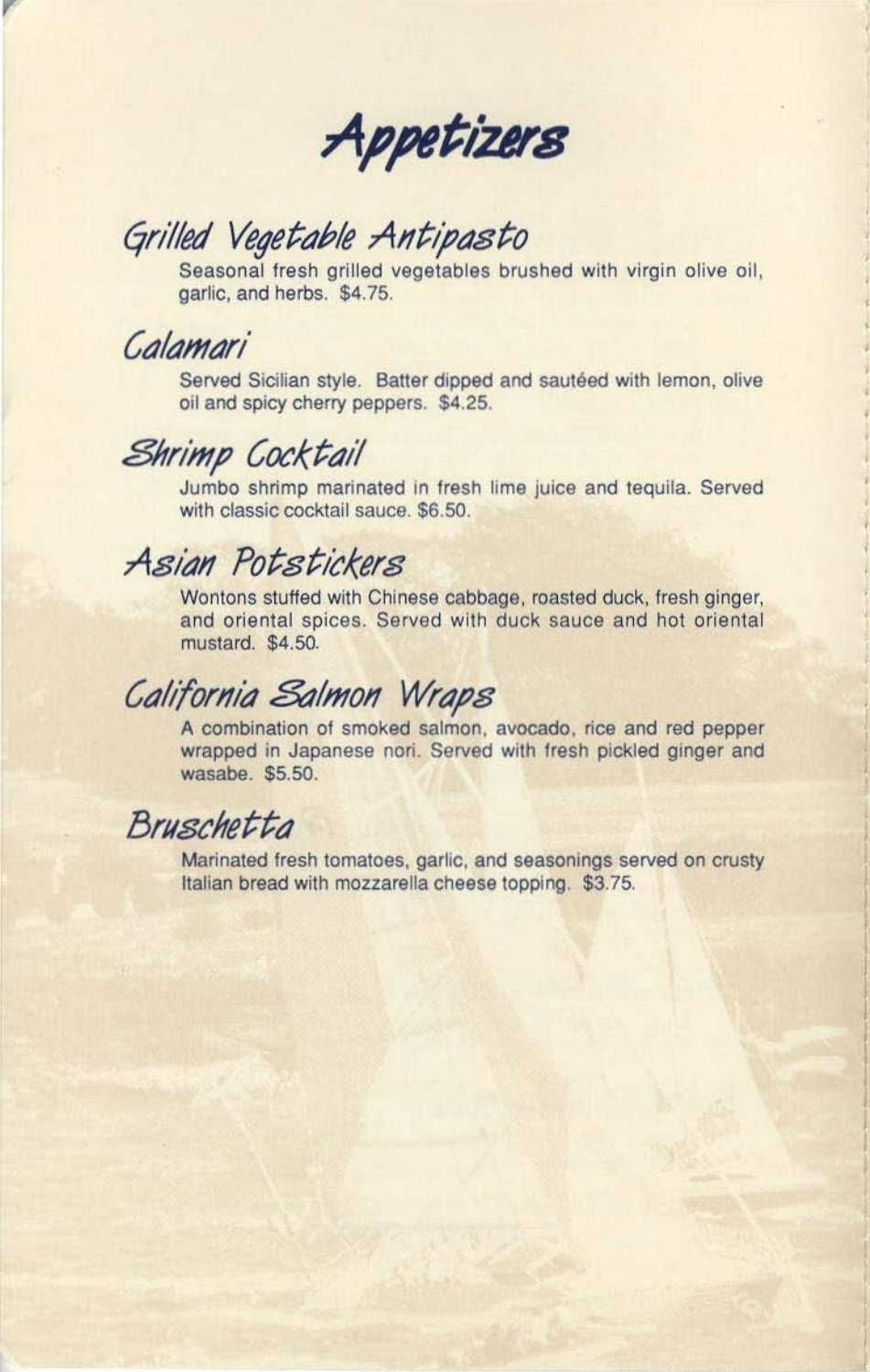Soup & Salads

*Soup du Jour* 

Please ask your server for today's special. \$2.25.

House Salad

**Fresh garden greens and vegetables. Served with a choice of dressings.** \$2.95.

Caesar Salad

•

**Fresh Romaine lettuce tossed in a** light **Caesar dressing. \$3.95 .** 



Garlic Bread **\$2.50** 

*Vegetable du Jour*  \$2.50

*Potato du Jour*  \$2 .50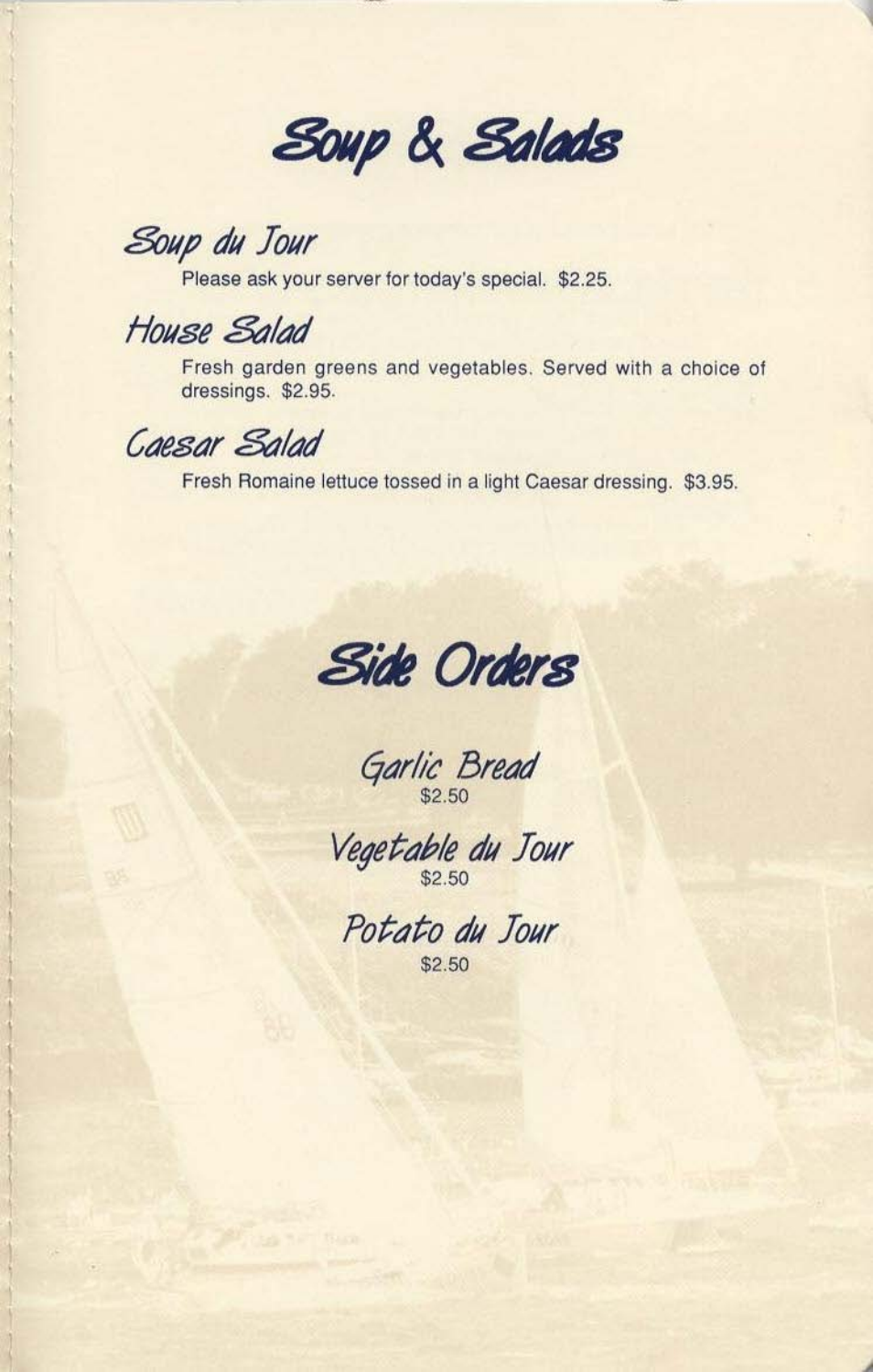

,

, ,  $\frac{1}{\lambda}$ ,

,

•

•

 $\frac{1}{2}$ 

•

,

,

 $\mathbf{I}$ 

All entrées are served with bread and vegetable du jour.

# New York Strip Steak

An oversized 18oz. certified Angus, center cut sirloin strip steak. Served with grilled poblano peppers. \$13.75.

# $R$ ib Eye Steak

A 24oz. certified Angus, boneless rib eye steak, garlic seasoned and grilled to temperature. \$12.50.

## Lobster

*r* 

21b, whole Maine lobster served with fresh lemon and drawn butter. \$13.75.

# Scallops

Giant sea scallops brushed with olive oil and fresh herbs. Served atop grilled tomatoes with pobalano peppers. \$9.95.

# *<i><u>Grilled Shrimp</u>*

Southwestern spice-rubbed, grilled "shell on" shrimp served over rice with a black bean-jalapeño salsa. \$10.95.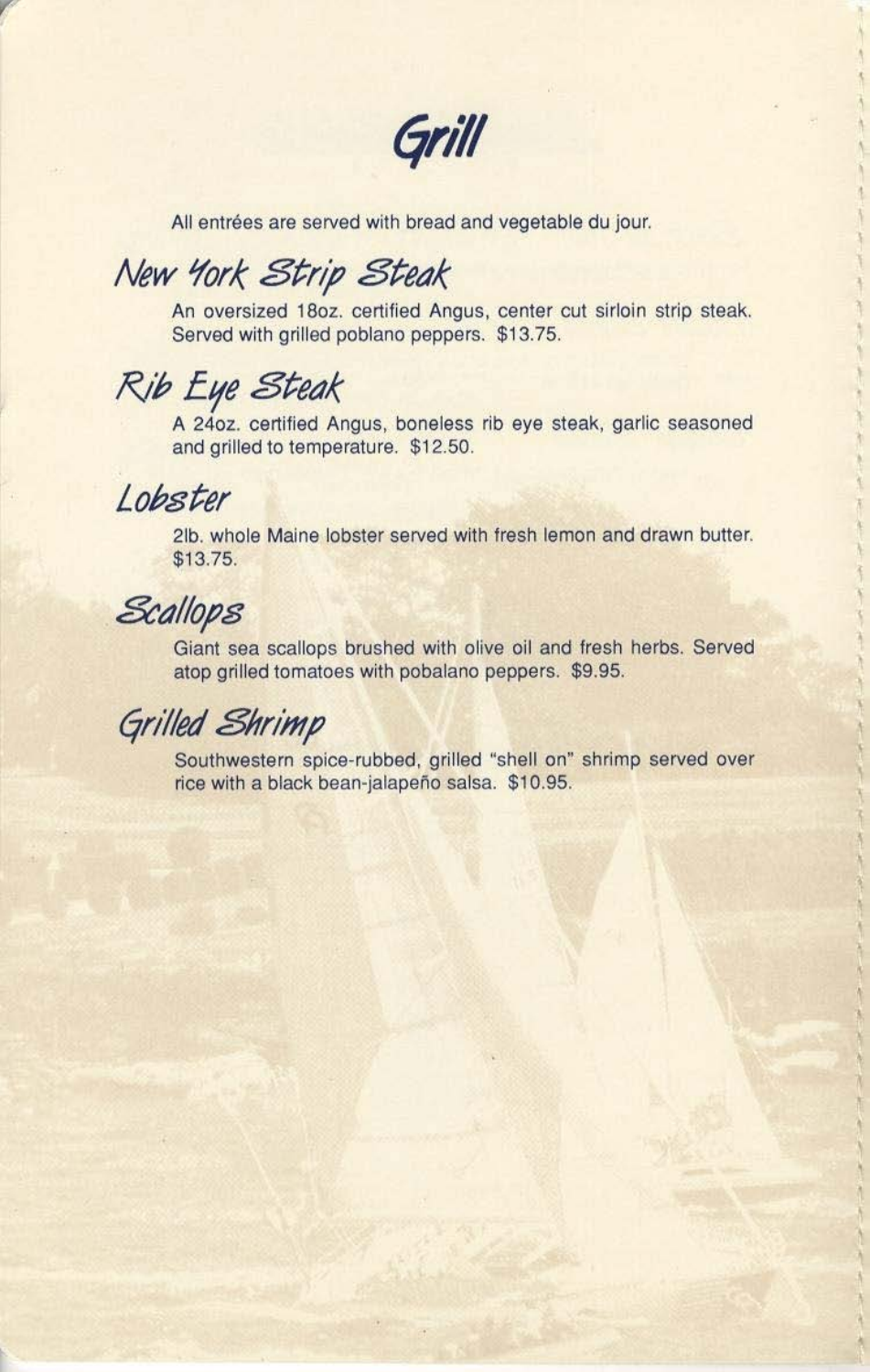*qrill* 

## Mixed Seafood Grill

Jumbo "shell on" shrimp, giant sea scallops, grilled crab cutlet, and lobster tail. Served with fresh lemon and remoulade sauce. \$13.50.

### $S$ *almon*

• • •

•

•

•

• • •

• •

•

•

,

 $\mu$ 

• •

• • •

•

•

• •

,

•

A lightly seasoned grilled filet of Norwegian salmon, served with fresh lemon. \$9.50.

# Oriental Style Duck Breast

A boneless breast hand-rubbed with fresh ginger and Oriental spices. Sliced thin and served with chilled Thai noodles. \$9.75.

## Euro Chicken

Medallions of chicken sautéed with butter and fresh herbs, topped with prosciutto, mozzarella, and a light marinara. Served around a nest of angel hair pasta. \$8.50.

# Chicken Scarpinato

Herb crusted breasts of chicken, pan seared and grilled. Served with a light Dijon consommé sauce and topped with crispy leeks. \$7.95.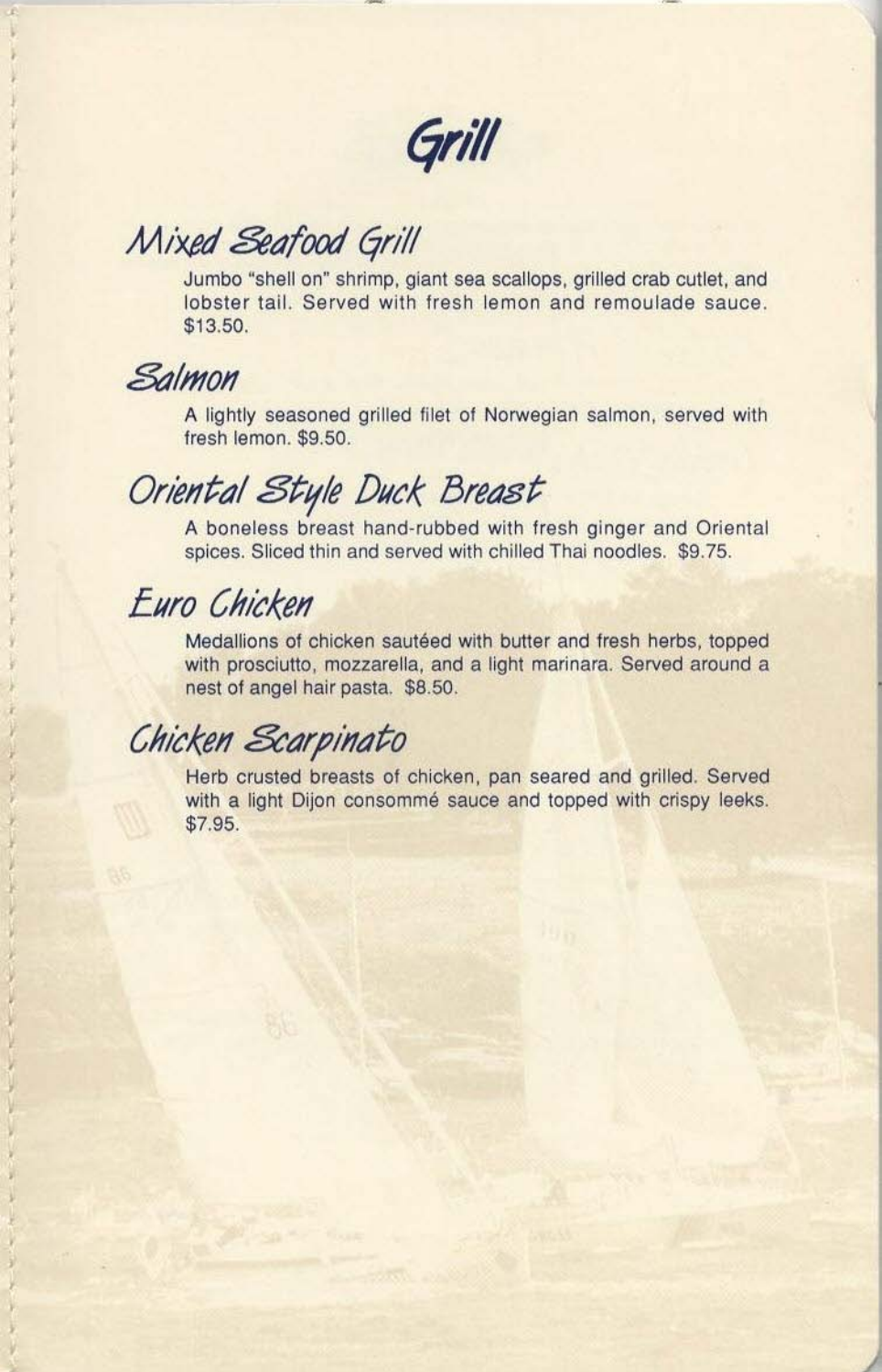Pastas

All of our pasta is imported direct from Italy and is made from 100% all natural Durum Semolina wheat. Pasta comes in various shapes and sizes. We have carefully selected each type of pasta in order to enhance the ingredients of every dish. Served with assorted bread.

## Fettuccini Primavera

Long, flat ribbons of pasta tossed with grilled eggplant, garden vegetables, and Alfredo sauce. \$8.25.

## Linguini Diablo

Long, thin strands of pasta tossed with shrimp, scallops, and calamari in a spicy marinara sauce. \$10.50.

### Penne Piemontese

A short quill-shaped pasta with an herb infused plum tomato sauce. \$7.50.

# Fusilli alla Poverella

The "poor man's pasta". A long, twisted pasta with marinated artichoke hearts, sundried tomatoes, roasted peppers, black olives and sweet Italian sausage with white wine, fresh basil and Italian olive oil. \$8.95.

# Rotini Pollo e Primavera

A wide "corkscrew" pasta in a spicy marinara sauce, tossed with grilled eggplant, garden vegetables and chicken sautéed with fresh herbs and White Zinfandel. Topped with melted mozzarella. \$8.75.

# Angel Hair Italian

Long, narrow strands of pasta sautéed with wild mushrooms, sundried tomatoes, butter, white wine, garlic, and basil. \$8.25.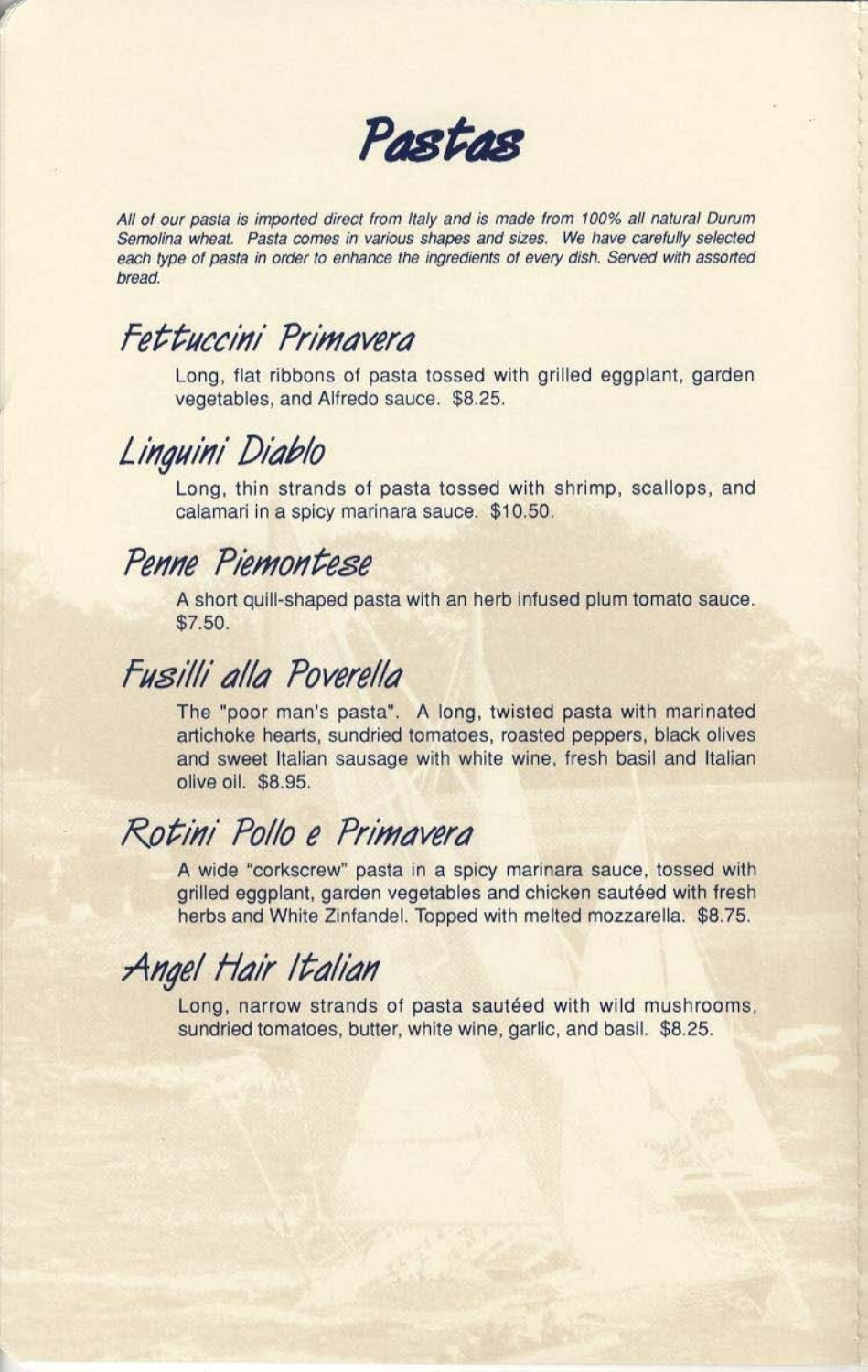

Fresh homemade desserts and pastries. Please ask your server.



Cappuccino

Espresso

Mineral Water  $$2.75$ 

Coffee/Decaf

Tea  $$1.25$ 

Iced Tea

Sodas We serve day of products. \$1.50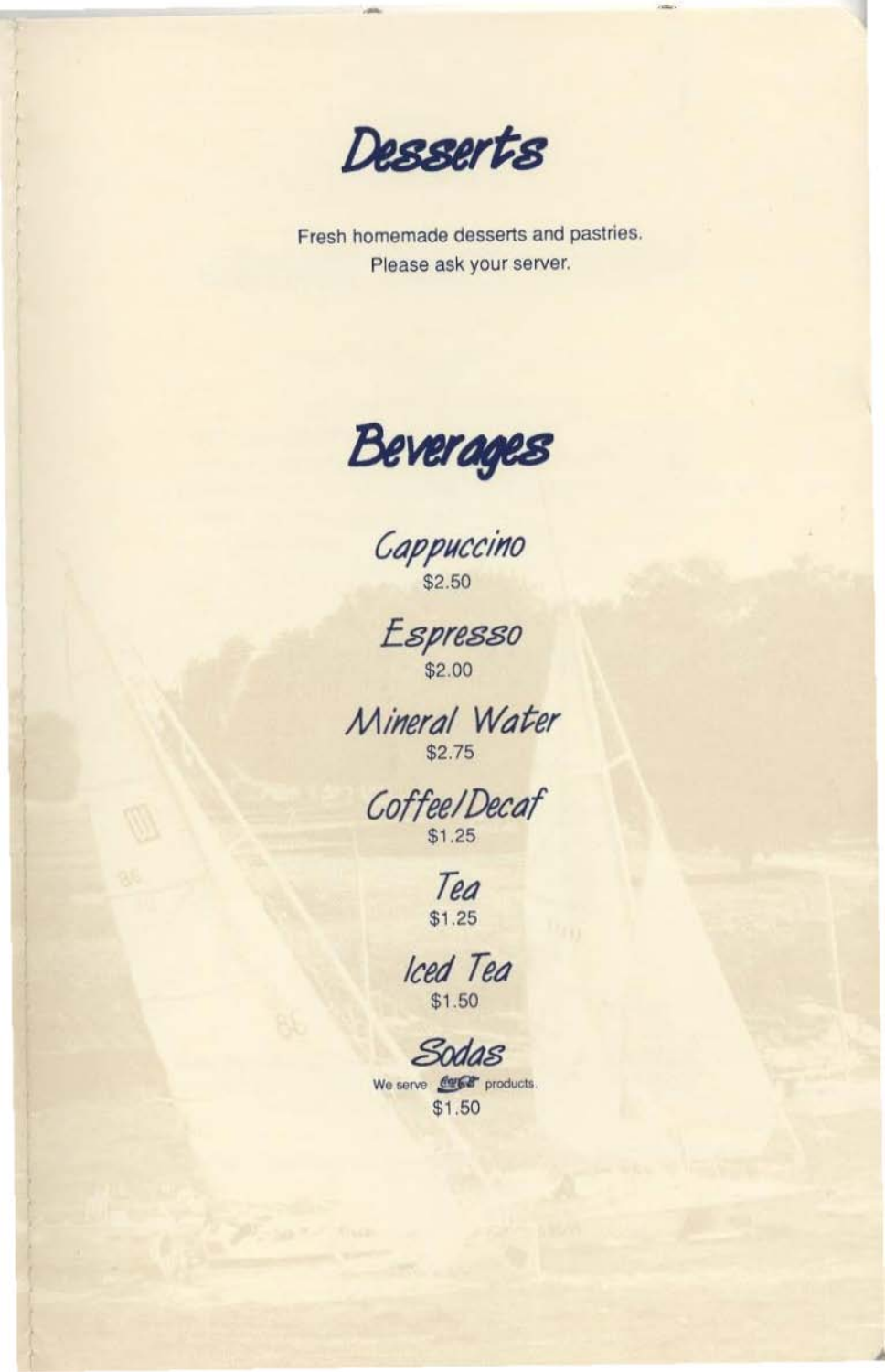After Dinner Drinks

Ports

Penfolds Club Port Cockburn's Fine Tawny Port

# Cognacs

Remy Martin V.S.O.P. Courvoisier V.S. Martell V.S. Hennessey

Grappa

Various selections available.



**Grand Marnier** Crème de Grand Marnier Bailey's Amaretto di Saronno Sambuca Romana Drambuie **Tia Maria**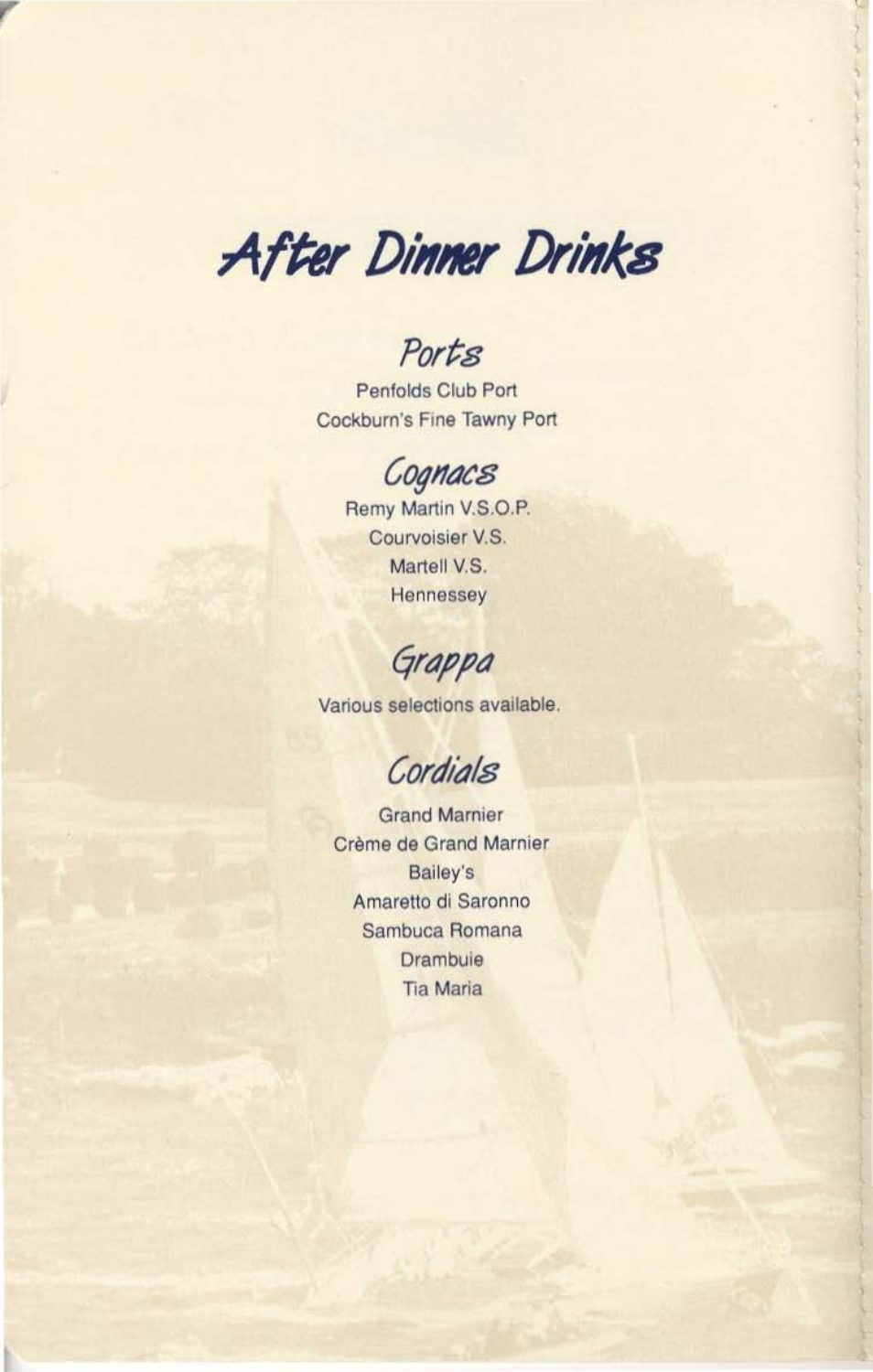Sunday Brunch Buffet

,

I I

 $\left( \frac{1}{2} \right)$  $\sqrt{ }$ 

I

I

Every Sunday 10:30am - 2:30pm

An extensive buffet including fresh carvings, bagels, smoked Nova Scotia salmon, cream cheese, whitefish, omelettes made to order, waffle station, potatoes, seasonal vegetables, broccoli, baby back ribs, Seafood Newburg. lemon chicken, Oriental stir fry, breakfast pastries. ice cream sundae bar, coffee, tea, milk, juice, and more.





Newport Bar & Grill is available to you for private parties including weddings, Bar Mitzvahs, anniversaries, holiday parties and corporate functions.

For more information please contact our sales consultant. 215-546-8800